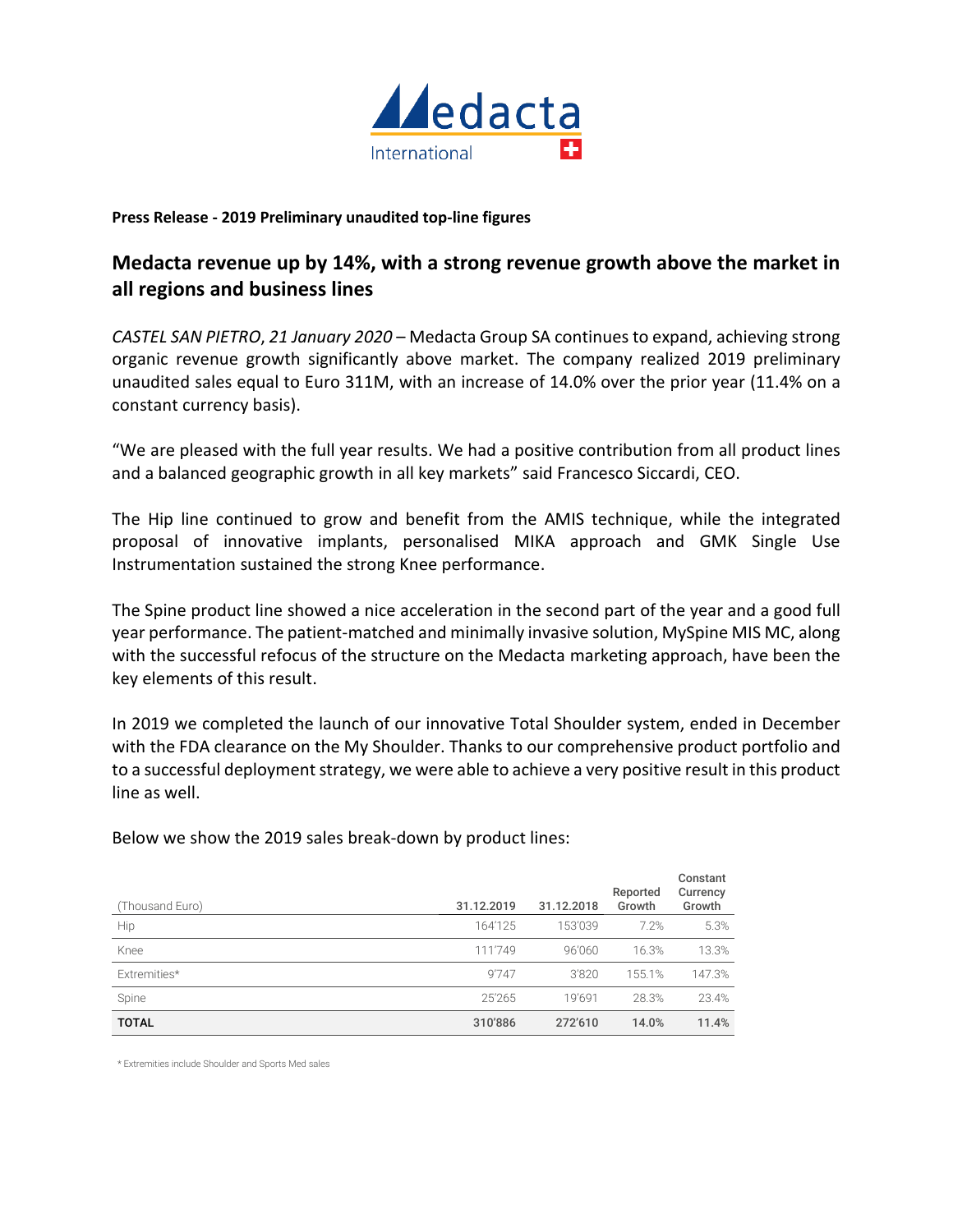We had a balanced geographic sales growth in all key markets. Europe registered a good growth, despite price pressure in some of our key countries. The US market realised an overall good performance and remains one of our strategic markets and a key focus for 2020. Asia Pacific delivered a strong result thanks to a fine tuned and well executed marketing strategy, capable to generate noticeable acceleration in the second part of the year.

In 2019 Medacta expanded in five new target regions with new distributors worldwide: Cyprus, Ecuador, Lebanon, Paraguay and Tunisia. This expansion in new markets contributed to sustain the acceleration in the RoW area.

| (Thousand Euro) | 31.12.2019 | 31.12.2018 | Reported<br>Growth | Constant<br>Currency<br>Growth |
|-----------------|------------|------------|--------------------|--------------------------------|
| Europe          | 136'095    | 124'903    | 9.0%               | 8.0%                           |
| North America   | 95'507     | 80'148     | 19.2%              | 13.2%                          |
| Asia Pacific    | 66'935     | 58'274     | 14.9%              | 13.3%                          |
| RoW*            | 12'349     | 9'285      | 33.0%              | 30.8%                          |
| <b>TOTAL</b>    | 310'886    | 272'610    | 14.0%              | 11.4%                          |

Below we show the 2019 sales break-down by geographic area:

\* Other includes all other geographic locations, including Middle East.

These preliminary results are unaudited and are based on management's initial analysis of operations for the periods ended December 31, 2019 and are therefore subject to change. The company expects to announce its fourth quarter and audited full year 2019 financial and operating results on April 6th.

Medacta's 2019 Preliminary unaudited top-line figures conference call will take place at 3:00 pm CET today. The event will be webcast live via **[this link](https://webcasts.eqs.com/medacta20200121)**. The audio webcast of the conference call will be available on our website.

The telephone conference can be accessed at: CH: +41 445806522 DE: +49 69201744220 UK: +44 2030092470 USA: +18 774230830

PIN: 55202794#

## **Contact**

Medacta Group SA Corrado Farsetta, CFO Phone: +41 91 696 60 60